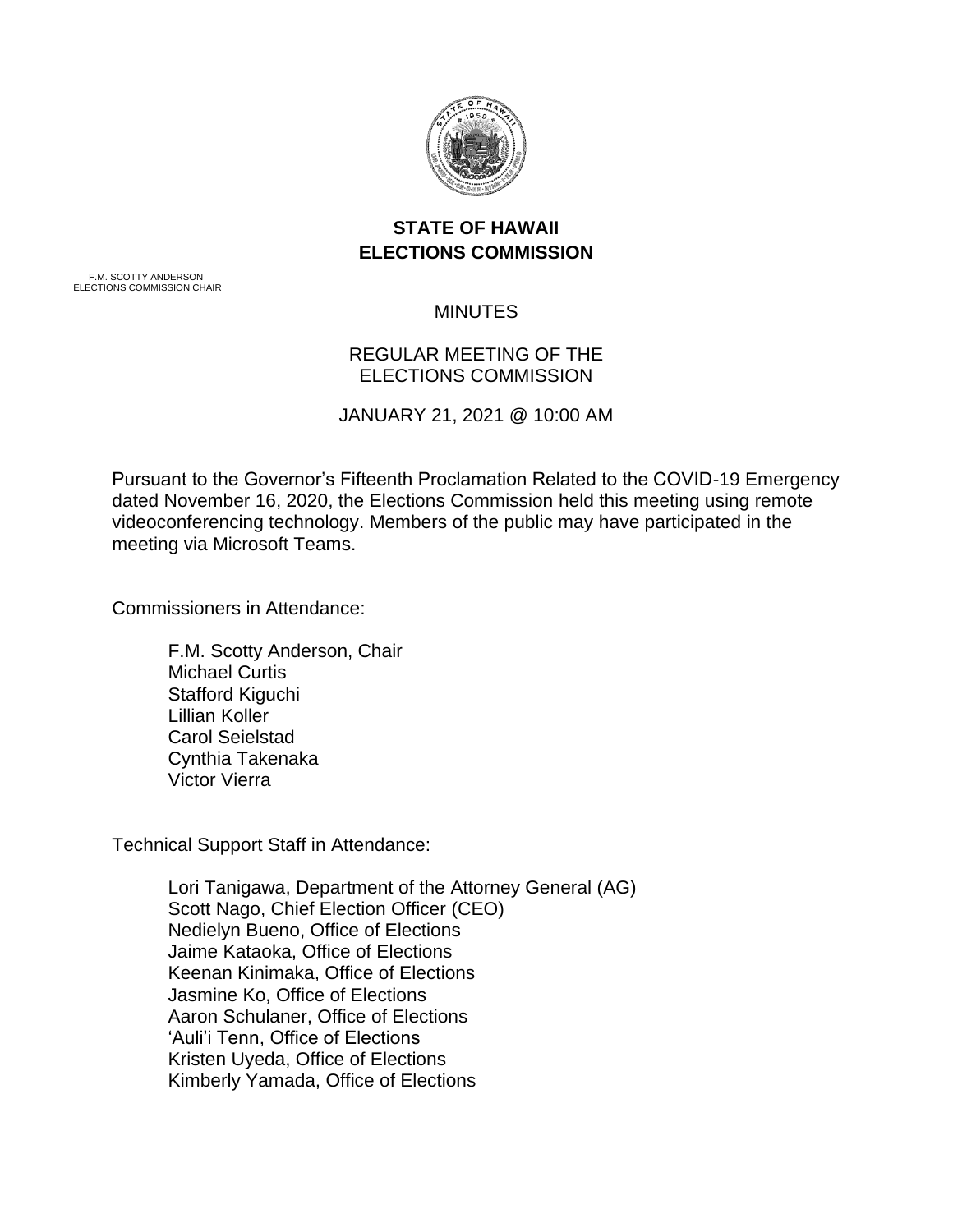Elections Commission Meeting Minutes January 21, 2021 Page 2

Guests in Attendance:

Nancy Cook Lauer Kurt Fevella Casey Harlow Miriam Hellreich Jon Henricks Brett Kulbis, Honolulu County Republican Party Blaze Lovell Sandy Ma, Common Cause Hawaii Janet Mason, League of Women Voters of Hawaii Mel Masuda Laura Nakanelua, Hawaii Republican Party Allison Schaefers

## PROCEEDINGS

I. Call to Order

Chair Anderson called the meeting to order at 10:02 a.m. on January 21, 2021.

II. Roll Call and Determination of a Quorum

Elections Commission (EC) Secretary conducted roll call. Commissioners Dean and Kuwada were not in attendance. All other Commissioners were in attendance and the Commission had a quorum.

III. Biennial Evaluation of the Operations of Elections and Report to the Legislature, Pursuant to HRS Section 11-8.5 and Action

Pursuant to HRS Section 92-5(4), the Commission anticipates going into an executive session to consult with its attorney on questions and issues pertaining to the Commission's powers, duties, privileges, immunities, and liabilities.

As the League of Women Voters of Hawaii (LWV) had submitted testimony prior to the meeting, Chair Anderson called on Ms. Janet Mason to present.

**Janet Mason**: Ms. Mason identified herself as a representative of LWV and stated that she will present the testimony submitted by LWV President Piilani Kaopuiki who was unable to attend the meeting. She said that LWV had six of their members volunteer at the Counting Centers and in various county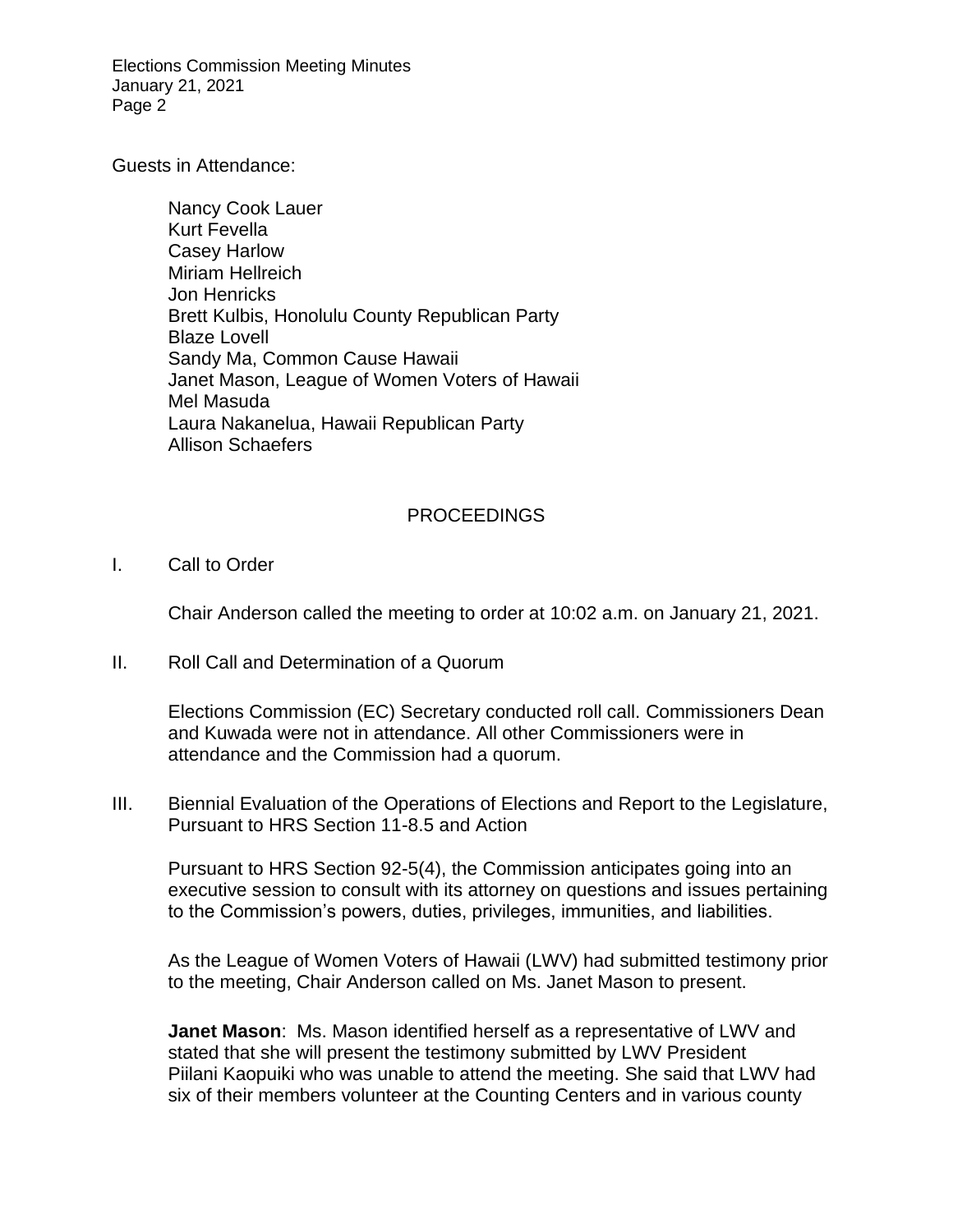operations, and were very happy to report that they did not find any major issues with the implementation of voting by mail. Ms. Mason added that it was an outstanding experience for LWV and that the results speak for themselves, with 75,000 new registrants and a 17% increase in voter turnout for the general election. She commended OE and the County Elections Divisions for a wonderful job in administering the elections.

**Sandy Ma**: Ms. Ma introduced herself as a representative of Common Cause Hawaii and said that she would like to echo LWV and say that the 2020 Elections were mostly successful with the implementation of voting by mail statewide. She stated that there were very long lines at the voter service centers (VSCs) on General Election Day, and that Common Cause is hoping for more VSCs and drop boxes statewide in the future to accommodate voters' needs. Ms. Ma mentioned that Common Cause does have other concerns that she will not address at this time. She congratulated OE and the County Elections Divisions for running a smooth elections-by-mail process during the pandemic, and said Common Cause is glad to have worked with them, as well as with other partners like LWV, in implementing the process.

**Laura Nakanelua**: Ms. Nakanelua introduced herself as the RNC national committeewoman for the Hawaii Republican Party, and said it concerned her that the 2020 Elections were being described as "mostly" successful. She stated that she understands that the minutes from the last EC meeting have not yet been posted, which includes testimony that she and others presented voicing their concerns about the 2020 Elections. Ms. Nakanelua requested that the EC pause their evaluation until she and others are able to submit their concerns in writing. She told the EC that she thought by presenting testimony at the last EC meeting that that would be public record, and asked if she misunderstood.

Chair Anderson recalled that there were several individuals who voiced their concerns at the last EC meeting, but the EC received nothing in writing that he was aware of.

Ms. Nakanelua said that in addition to herself, she thinks the County Republican Party Chairs for Oahu and Maui provided testimony at the last EC meeting, and she assumed that would become public record. She recalled Commissioner Koller requesting that CEO Nago include some of those concerns in his report to the Legislature, and asked the EC if they will be including that information in their evaluation. Ms. Nakanelua stated that to not have their concerns shared is disenfranchising a number of voters, and that they only want their issues (e.g., the lack of verifiable chain of custody, opportunity for fraud, Maui County concerns) on record.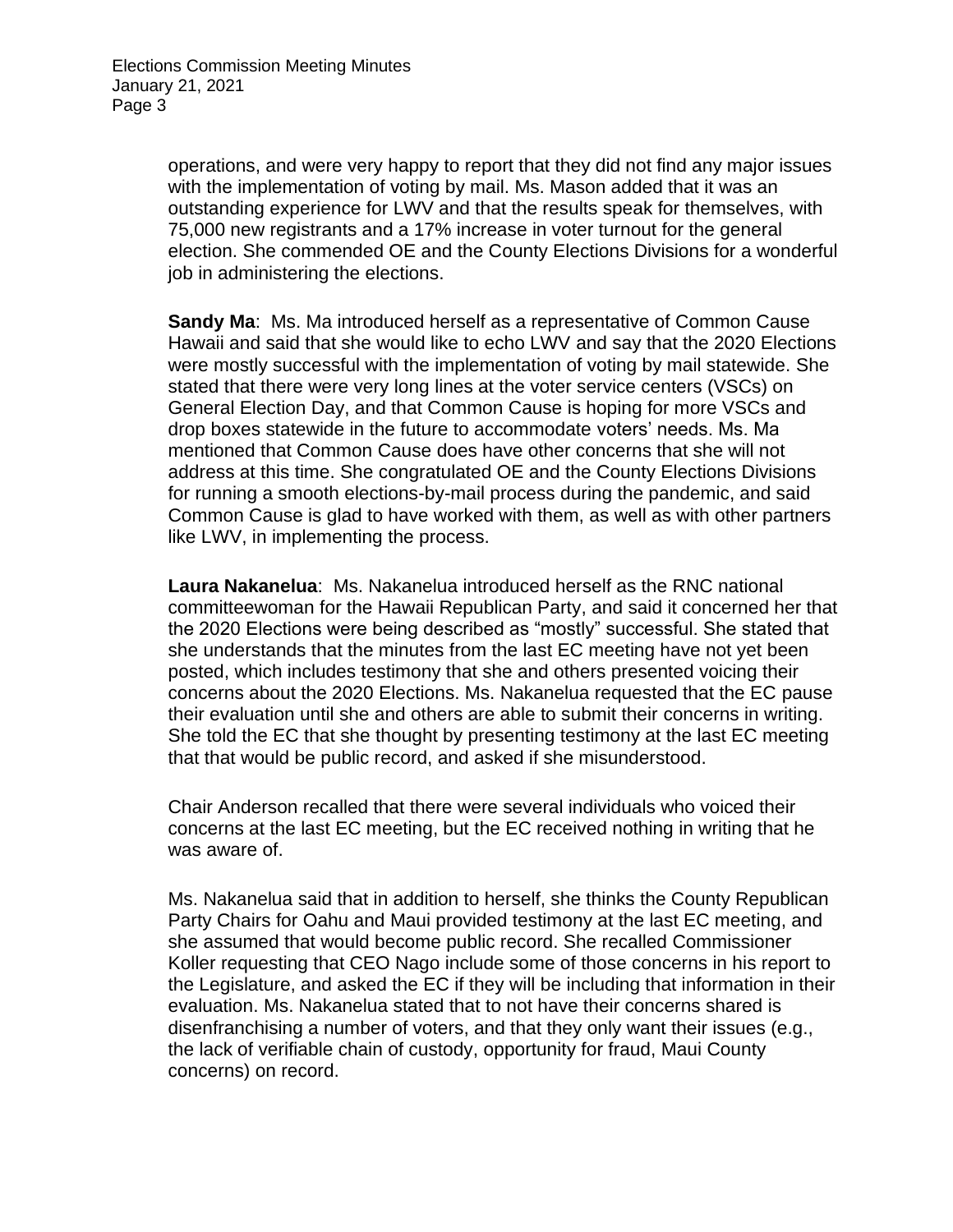Chair Anderson told Ms. Nakanelua that some of her concerns fall under the jurisdiction of the County Elections Divisions. He asked if CEO Nago was in the room, to which CEO Nago replied that he was.

Chair Anderson asked CEO Nago if OE received anything in writing regarding the concerns that were just mentioned. CEO Nago answered none that he is aware of.

Commissioner Koller expressed concern that the EC does not have the minutes from the last meeting on December 15, 2020, which is where these concerns were first presented, and will not be posted until January 24, as per the Sunshine Law. She said that is not timely with respect to the report to the Legislature that the EC is supposed to take action on today, and that the draft report makes no reference to the concerns that were raised at the last EC meeting. Commissioner Koller stated that it is not just about the December 15th minutes being posted by January 24, but following that, the EC will need to have another meeting to review and approve those minutes for accuracy purposes. She said she does not understand how the EC can communicate with the Legislature without including the concerns that were raised in their evaluation. Commissioner Koller agreed with Chair Anderson that many of the issues focused on the conduct of the County Elections Divisions, particularly Maui County, however she did recall a number of complaints that required the review of the EC. As an example, she mentioned the issue regarding official observers. Commissioner Koller stated that CEO Nago did submit a letter to the EC after the December 15 meeting detailing his record of what occurred regarding the selection of official observers, though that was disputed by Mr. Greg Lussier, the Chair for the Maui County Republican Party, via verbal testimony at the December 15 EC meeting. Commissioner Koller recalled other concerns raised at the last EC meeting regarding the votes of military absentee voters appearing to heavily favor Biden versus Trump, and the lack of chain of custody for ballots from drop boxes. She added that Commissioner Dean had also raised concerns about whether the technology used to compare signatures was reliable. Commissioner Koller stated that the purpose of the EC's report to the Legislature is not to "gush with enthusiasm over a job well done," but to identify and share concerns within the EC's jurisdiction to the Legislature so they may take action if necessary. She said the only way to capture that is to first review and approve the minutes for the last EC meeting.

Commissioner Seielstad referenced a line in the draft report to the Legislature that reads, "Going forward, we will continue to review procedures to ensure voters and volunteers have a smooth experience," and said she believes this statement covers much of what Commissioner Koller discussed. She added that the issues that were raised regarding Maui County do not necessarily apply to Kauai.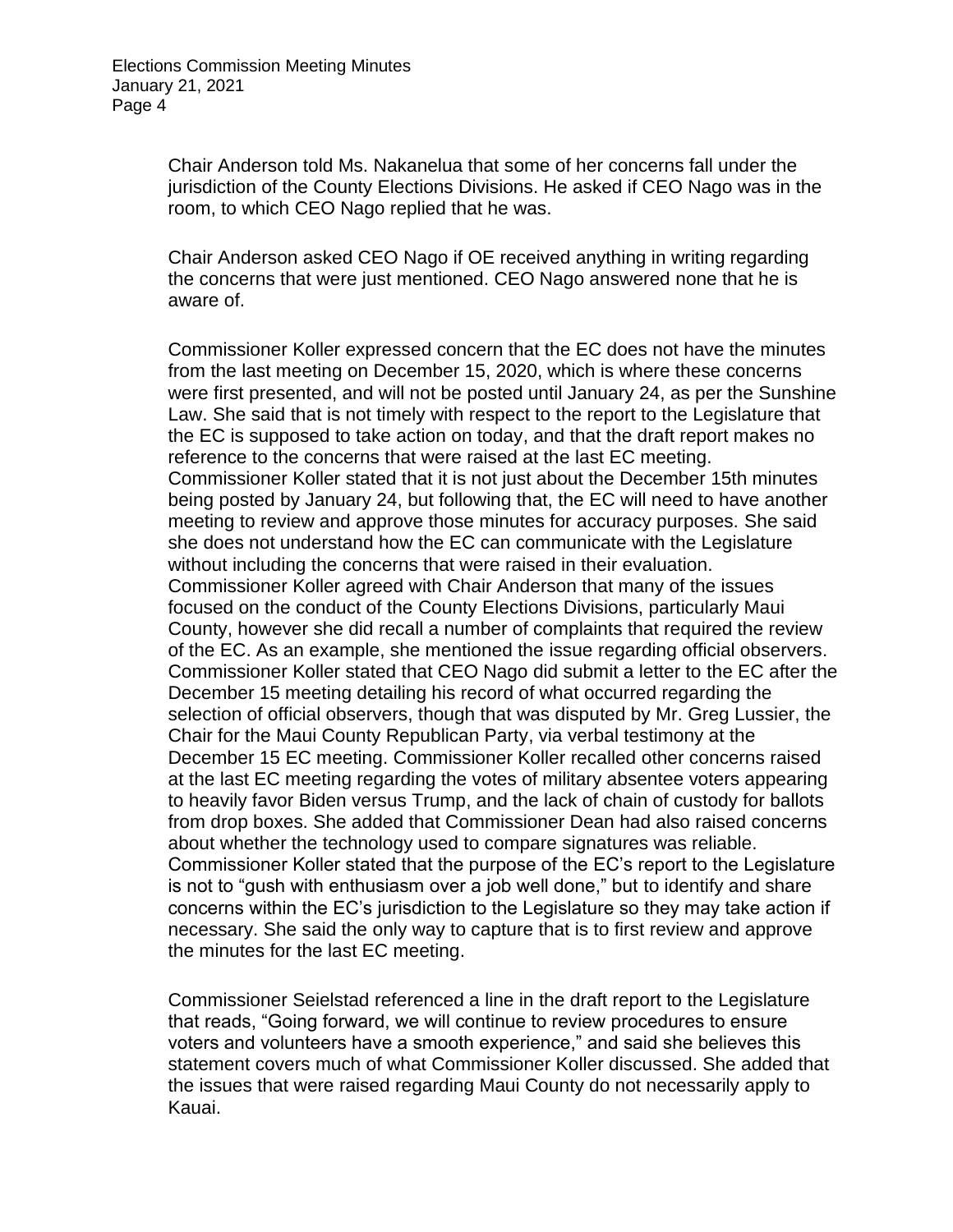Chair Anderson stated that they are aware of these concerns, and that OE is always looking for ways to improve the system. He said he understands that Mr. Brett Kulbis would like to speak, and asked him to hold his comments to about three minutes.

**Brett Kulbis**: Mr. Kulbis, Chair of the Honolulu County Republican Party, stated that he agrees with Commissioner Koller and Ms. Nakanelua. He said that he asked the Honolulu County Elections Division for the administrative rules regarding the conduct of elections, specifically the signature verification process and where it is held, which he knows is someplace near the airport. Mr. Kulbis stated that the Honolulu County Elections Division deferred to OE and pointed to the administrative rules, though he said the administrative rules said nothing about the signature verification process or VSC procedures. He explained that his other concern is regarding the voter rolls, though he does understand that the relevant federal and state laws conflict. Mr. Kulbis said that the Honolulu County Elections Division claimed that it is OE's responsibility to clean up the voter rolls, and vice versa, and he is unsure of who to reach out to next to ensure that the voter rolls are being cleaned up properly.

Chair Anderson told Mr. Kulbis that they are required to follow the federal law when cleaning up the voter rolls, which is a lengthy process. He thanked the testifiers for sharing their comments and concerns, and assured them that the EC will work to find answers for them within a reasonable amount of time.

Ms. Nakanelua asked the EC if they could have the opportunity to submit written testimony of their concerns within the next few days that the EC can refer back to. Chair Anderson answered that submitting written testimony is recommended, as there is no dispute over what was said or what question is being asked.

Commissioner Koller said that it is her understanding that the EC meetings are not recorded. Chair Anderson stated that he believes EC Secretary, Ms. Jaime Kataoka, does record the meetings. Commissioner Koller said that although there is an audio recording, it is a good suggestion to submit written testimony. Commissioner Curtis added that there will also be minutes. Commissioner Koller agreed, but explained that the minutes are not timely with regard to the report to the Legislature. She stated that making a general comment that there were concerns and that the EC is looking into them does not tell the Legislature anything substantial.

Chair Anderson asked the EC if they had a chance to review the draft report to the Legislature, to which the EC confirmed that they did. He told the EC that if they have any questions for Deputy AG Tanigawa, the EC would need to go into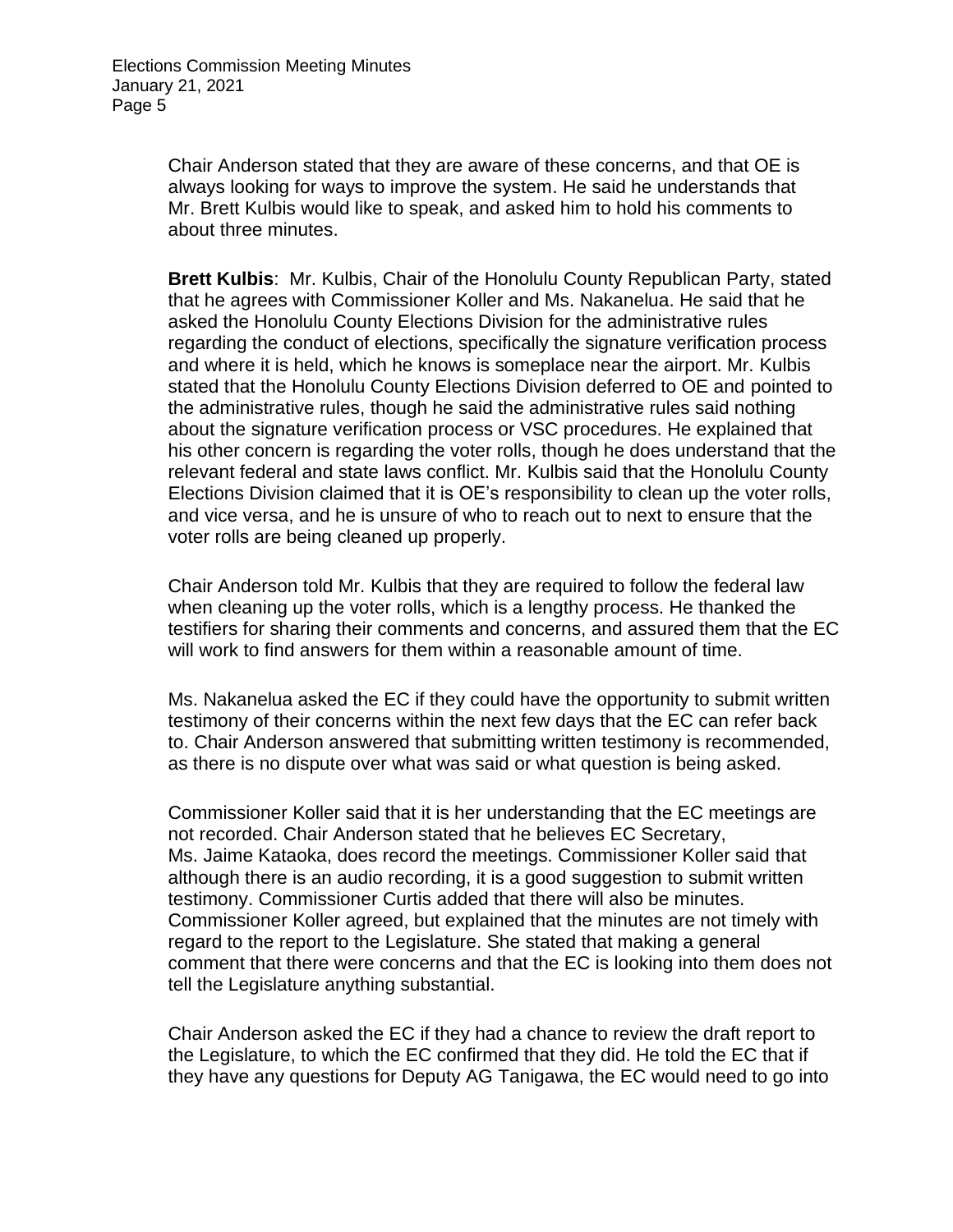Executive Session. Chair Anderson said that if there are no questions, he can call for a motion to accept the draft report as written.

Commissioner Curtis moved that the EC defer consideration of this evaluation until they have had a chance to review the minutes from the last EC meeting, and the motion was seconded by Commissioner Koller.

Commissioner Vierra asked if there is a deadline to get the report to the Legislature, to which Commissioner Koller answered that the deadline has passed. Chair Anderson added that the report is now 20 days late. Commissioner Koller said that it is better that the report is late but complete in their consideration of the minutes from the last meeting.

Chair Anderson stated that the motion has been moved and seconded, and asked EC Secretary Ms. Kataoka to take a vote. The votes were as follows: 4 Ayes: Commissioners Curtis, Kiguchi, Koller, Vierra; 3 Noes: Commissioners Anderson, Seielstad, Takenaka.

Chair Anderson asked EC Secretary Ms. Kataoka if there is a recording of the last EC meeting. Ms. Kataoka replied that there is no audio recording, but the minutes are almost complete. Chair Anderson asked Ms. Kataoka if the minutes include all comments from the last meeting, to which Ms. Kataoka confirmed that they do. Chair Anderson asked when the minutes could be available, to which Ms. Kataoka answered that they could be completed by today.

Chair Anderson asked Ms. Kataoka to confirm the vote again, to which Ms. Kataoka reported that there were four (4) ayes and three (3) noes. Chair Anderson asked Deputy AG Tanigawa if she was present, to which Deputy AG Tanigawa responded that five votes are required to make an action valid.

Commissioner Takenaka asked if the EC would be able to submit the current draft report to the Legislature, review the minutes at the next meeting, and then add to the report if necessary. Chair Anderson said he does not see why they would not be able to do that. He stated that he wants to review all the issues raised at the last meeting, but he does not want to delay the report further. Chair Anderson asked Deputy AG Tanigawa if the EC would be able to provide an addendum to the report if necessary. Deputy AG Tanigawa suggested that if the EC did plan to do that, they should note in the report that the EC is anticipating that they may submit a supplement to the report.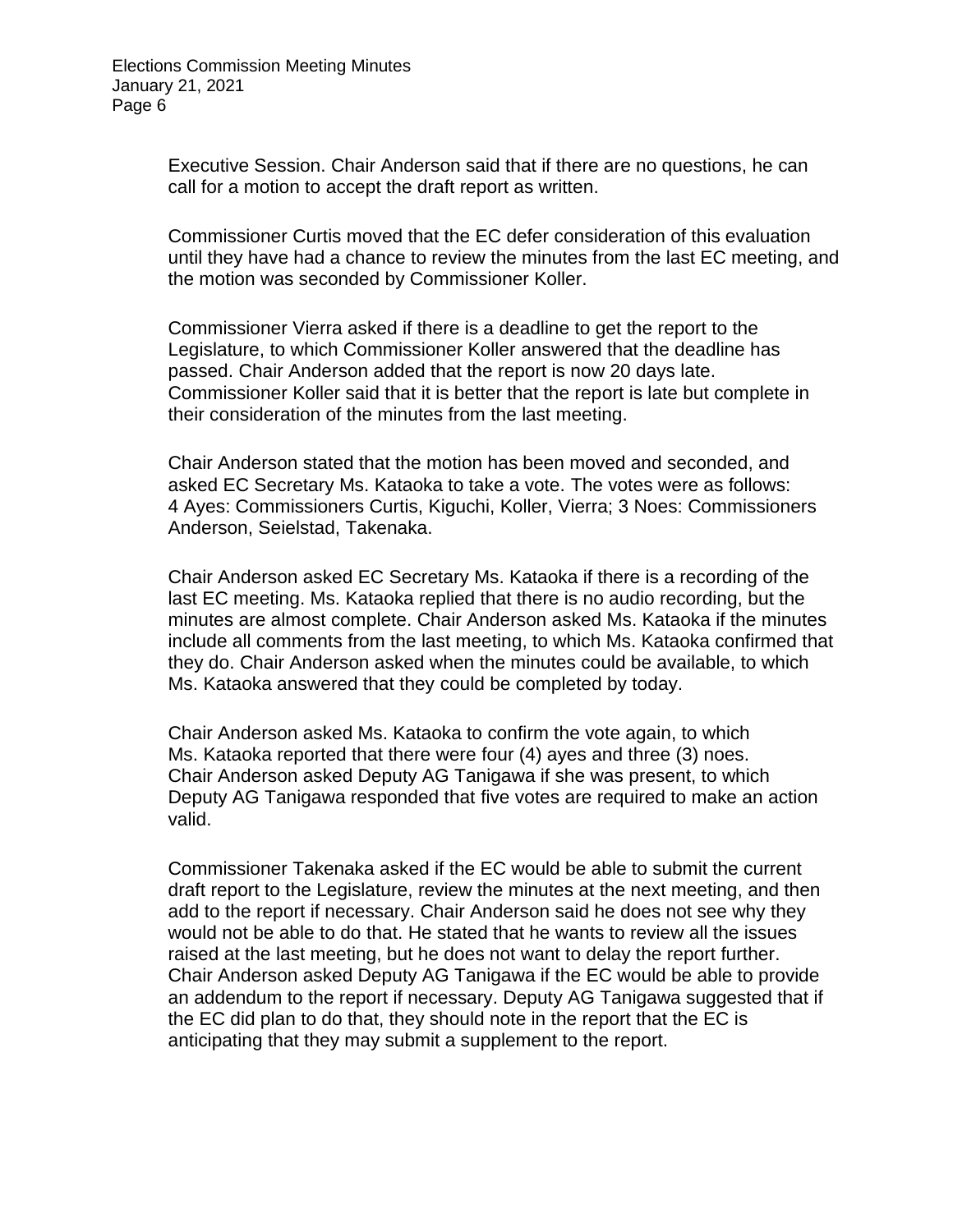Chair Anderson stated that the EC can easily add a paragraph to the draft report that says that they may be submitting an addendum, and that he thinks they can complete this "in a matter of days." Commissioner Koller said that she does not think the EC can do this "in a matter of days" because not only do the December 15 EC meeting minutes need to be posted, but the EC also needs to review, make changes, and approve the minutes at the next meeting. She reiterated that the report is already late, so it is better to submit a report that is complete. Commissioner Koller recommended that the added paragraph say, at a minimum, that the EC is submitting the report without having reviewed the minutes from the December 15 meeting in which a number of testifiers expressed concerns about the 2020 Elections, and that the EC may submit further comments to the Legislature after the minutes have been reviewed and finalized.

Commissioner Curtis stated that a majority of the quorum voted to defer the report until inspection of the December 15 minutes, so he did not think it was legally possible to push the report through. Chair Anderson said that five votes are required to make an action valid. Commissioner Curtis stated that he thinks the requirement is a majority of the quorum to pass a motion. Chair Anderson asked EC Secretary Ms. Kataoka to confirm that the motion failed because it did not garner five votes. Ms. Kataoka replied that she believes Deputy AG Tanigawa said five votes are required. Deputy AG Tanigawa said she will look into it right now.

Commissioner Takenaka asked Chair Anderson if the EC will be going into Executive Session. Chair Anderson answered that they will if they have questions for Deputy AG Tanigawa. Deputy AG Tanigawa told Chair Anderson that she would prefer to go into Executive Session before she provides her answer.

Chair Anderson asked for a motion to enter Executive Session. The motion was made by Commissioner Curtis, seconded by Commissioner Seielstad, and approved unanimously by the Commissioners.

The Commission went into executive session at 10:38 a.m.

The Commission reconvened into open meeting at 10:59 a.m.

Commissioner Curtis asked if it is possible for all meeting attendees except for EC members to be muted, as they have already received public testimony and he would prefer not to be interrupted by non-members. Commissioner Takenaka asked EC Secretary Ms. Kataoka and Office of Elections Computer Services Section Head, Ms. Kimberly Yamada, if the meeting host is able to control the mute function. Ms. Yamada replied that she can turn off the capability for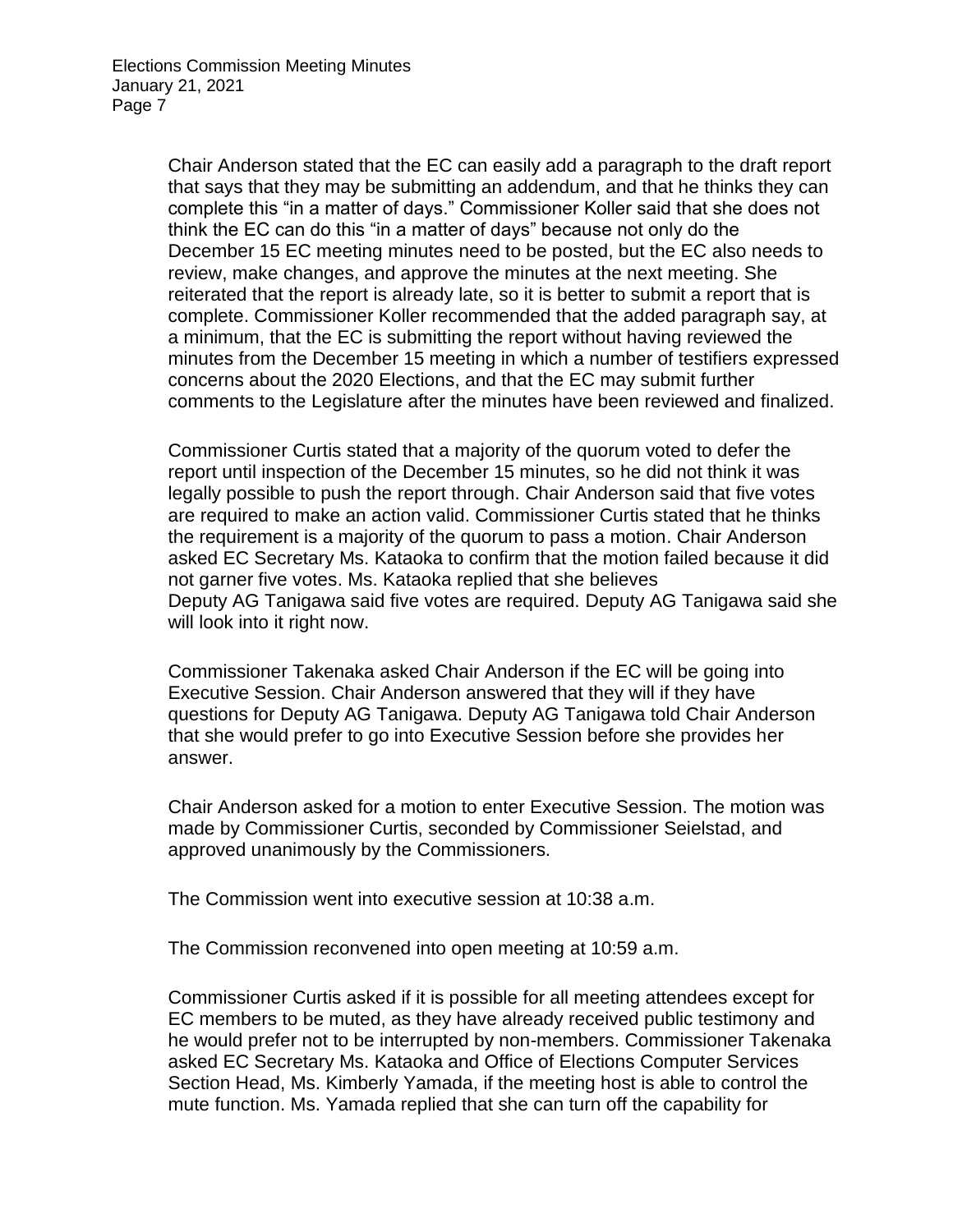participants to be able to unmute themselves, but she would then need the EC to unmute themselves again.

Chair Anderson stated that he would like to hear from all of the EC members, but his suggestion is to send the draft report with an added paragraph that explains that the EC is looking into X number of issues that they will investigate and send to the Legislature via a supplemental report. Commissioner Seielstad disagreed with specifying the number of concerns, as the EC simply listened to the public's comments, much of which was hearsay. She suggested that the added paragraph say that they do not yet have the minutes from the last meeting, and that the EC may submit an addendum at a later time without specificity. Commissioner Takenaka agreed with Commissioner Seielstad.

Commissioner Seielstad made a motion for the EC to add a paragraph to the draft report indicating that they have not yet reviewed the minutes from the last meeting and that they may submit an addendum at a future date if necessary.

Commissioner Vierra recalled that Deputy AG Tanigawa said that they would need to have another meeting if they added anything to the existing draft report. He asked Commissioner Seielstad if by taking her motion, the EC would need to return for another meeting. Commissioner Seielstad told Commissioner Vierra that he is correct, and withdrew the motion.

Commissioner Curtis reiterated that the item on the agenda today is the approval or disapproval of the draft report. He stated that for the sake of discussion, he made a motion to approve the draft report to the Legislature as is. The motion was seconded by Commissioner Seielstad.

Commissioner Koller asked if it is the priority of the EC to minimize the need for discussion and meetings. Commissioner Curtis stated that it takes five votes to make an action valid, and he does not think the five votes are there. Commissioner Koller said that it seems as though the EC does not want to discuss matters that were raised during the December 15 meeting. Commissioner Seielstad and Chair Anderson disagreed. Commissioner Curtis suggested that they take a vote.

Commissioner Kiguchi stated that he completely agrees with the contents of the draft letter, and thinks that CEO Nago and his team did a very good job with conducting the 2020 Elections. He asked the EC where they left off with regard to addressing the concerns that were raised at the last meeting. Chair Anderson suggested that they add a paragraph to the draft report stating that they do not have the minutes from the last meeting, but will be conducting an investigation and may submit a supplemental report at a later date.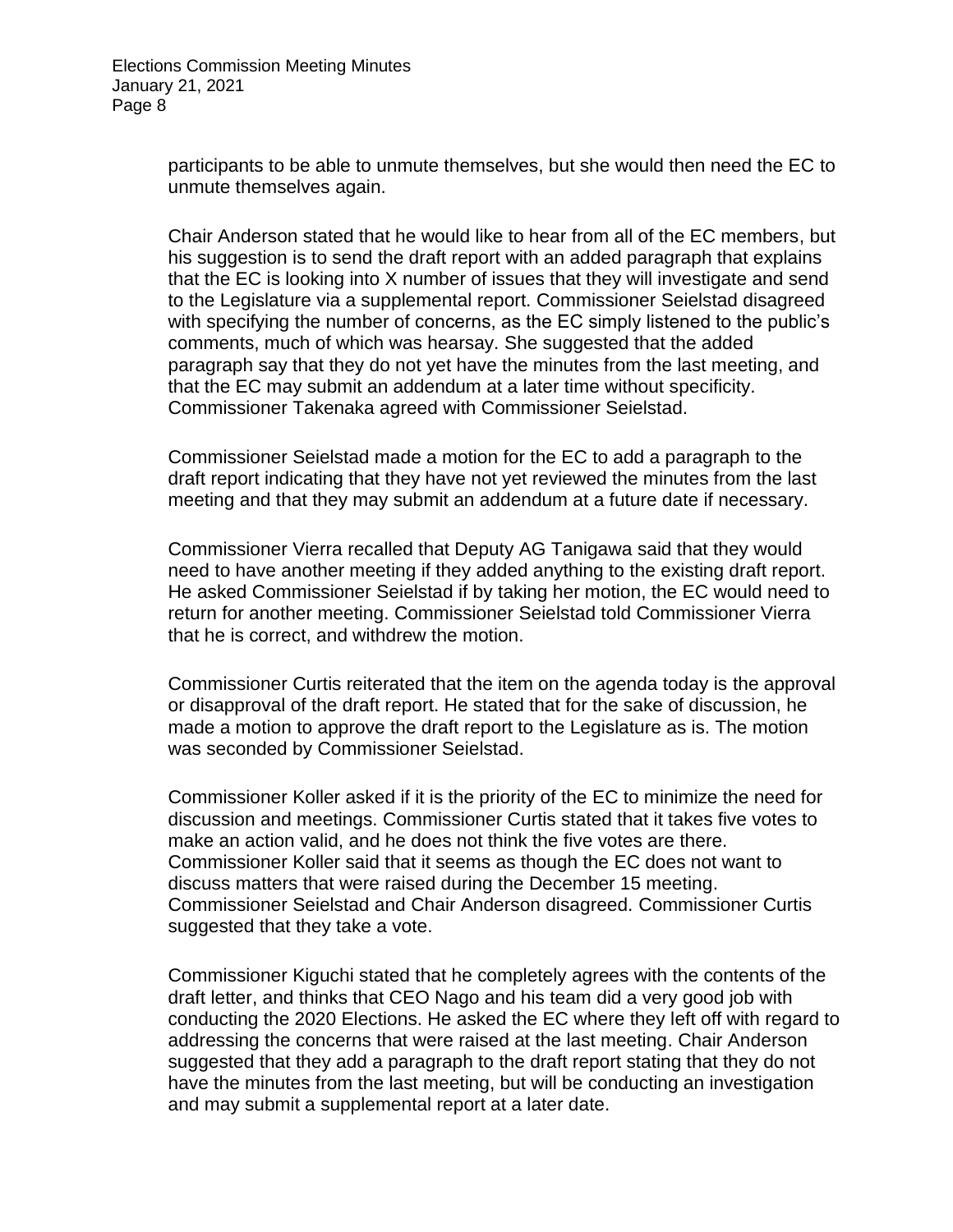Commissioner Takenaka asked if they could make another motion to add the paragraph to the draft report. She pointed out that the EC will need to meet anyway to approve the minutes from the December 15 meeting.

EC Secretary Ms. Kataoka took a vote. The votes were as follows: 3 Ayes: Commissioners Anderson, Seielstad, Takenaka; 4 Noes: Commissioners Curtis, Kiguchi, Koller, Vierra.

Commissioner Takenaka made a motion that the EC will add a paragraph to the draft report explaining that they have not yet seen the minutes from the December 15 meeting, and that after reviewing those minutes, they may be submitting an addendum to the report if necessary. The motion was seconded by Commissioner Seielstad.

Commissioner Vierra asked if by changing the report, the EC would need to return for another meeting. Commissioners Curtis, Seielstad, and Takenaka confirmed that they would. Commissioner Koller again asked what the EC's priority is.

Commissioner Takenaka asked Deputy AG Tanigawa if the EC is able to make changes to the draft report, or if they are only allowed to vote on the draft as is. Deputy AG Tanigawa stated that to her understanding, the motion on the floor is to send the report with the additional language explaining that the EC has not yet seen the minutes for the December 15 meeting and that they may be submitting an addendum to the report if necessary.

Commissioner Takenaka asked Deputy AG Tanigawa if the EC is able to approve that additional paragraph now, or if they would need to return for another meeting to approve the paragraph. Commissioner Koller confirmed that the EC would not need to come back for another meeting to approve the additional paragraph, but they will need to meet to consider the December 15 minutes and decide if they want to submit additional findings or recommendations to the Legislature.

Commissioner Curtis asked Deputy AG Tanigawa if the EC can add an agenda item to a published agenda. Deputy AG Tanigawa asked Commissioner Curtis what he would want to add. Commissioner Curtis stated that he does not want to add anything, but did not think it was legal to add an agenda item to the meeting without prior public notice. Deputy AG Tanigawa said that she does not think the motion violates that because the intent is not to add an agenda item.